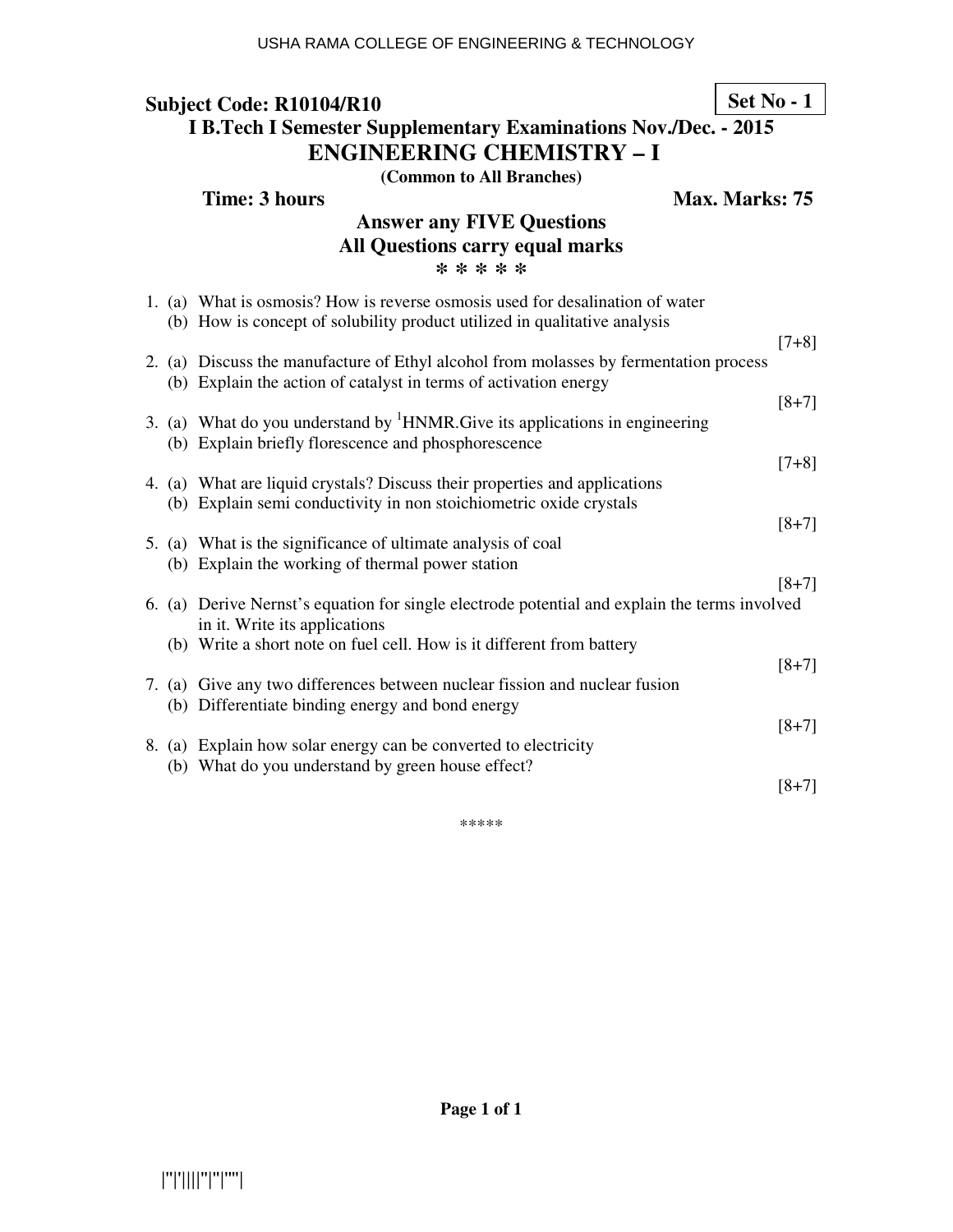#### **Subject Code: R10104/R10 I B.Tech I Semester Supplementary Examinations Nov./Dec. - 2015 ENGINEERING CHEMISTRY – I Set No - 2**

**(Common to All Branches)**

**Time: 3 hours Max. Marks: 75** 

# **Answer any FIVE Questions All Questions carry equal marks \* \* \* \* \***

|  | 1. (a) Explain the law of mass action and the Lechatelier principle. Apply them to the<br>manufacture of sulphuric acid.                                                                                                |           |
|--|-------------------------------------------------------------------------------------------------------------------------------------------------------------------------------------------------------------------------|-----------|
|  | (b) Comment on the statement; the entropy of the universe is always increasing"<br>(c) Why does the self ionisation of water increase on dissolution of a salt and decreases<br>with the dissolution of an acid or base |           |
|  |                                                                                                                                                                                                                         | $[8+4+3]$ |
|  | 2. (a) Write a note on homogeneous catalyst and heterogeneous catalyst<br>(b) What are the factors that influence the Viscosity of a liquid?                                                                            |           |
|  |                                                                                                                                                                                                                         | $[7+8]$   |
|  | 3. (a) Explain briefly florescence and phosphorescence                                                                                                                                                                  |           |
|  | (b) Explain in respect of NMR spectroscopy:                                                                                                                                                                             |           |
|  | (i) Chemical shift                                                                                                                                                                                                      |           |
|  | (ii) spin-spin interaction                                                                                                                                                                                              |           |
|  |                                                                                                                                                                                                                         | $[7+8]$   |
|  | 4. (a) What are liquid crystals? And mention the main characteristics of nematic, smectic and<br>cholesteric liquid crystals                                                                                            |           |
|  | (b) Write a note on super conductors                                                                                                                                                                                    |           |
|  |                                                                                                                                                                                                                         | $[8+7]$   |
|  | 5. (a) What is the significance of the results of ultimate analysis of coal                                                                                                                                             |           |
|  | (b) Describe how the calorific value of a solid fuel is determined by bomb calorimeter                                                                                                                                  |           |
|  |                                                                                                                                                                                                                         | $[7+8]$   |
|  | 6. (a) Explain the working principle of methanol-oxygen fuel cell with reactions                                                                                                                                        |           |
|  | (b) What is concentration cell? Explain with example and derive the equation for emf of<br>concentration cell without transference                                                                                      |           |
|  |                                                                                                                                                                                                                         | $[7+8]$   |
|  | 7. (a) What are the sources of nuclear fuels? Explain nuclear fusion Process                                                                                                                                            |           |
|  | (b) Write a note on binding energy and bond energy                                                                                                                                                                      |           |
|  |                                                                                                                                                                                                                         | $[9+6]$   |
|  | 8. (a) Write the working principle of solar water heater                                                                                                                                                                |           |
|  | (b) How is global warming taking place? What are its effects? Suggest ways to prevent<br>global warming.                                                                                                                |           |
|  |                                                                                                                                                                                                                         | $[7+8]$   |
|  |                                                                                                                                                                                                                         |           |

\*\*\*\*\*

**Page 1 of 1**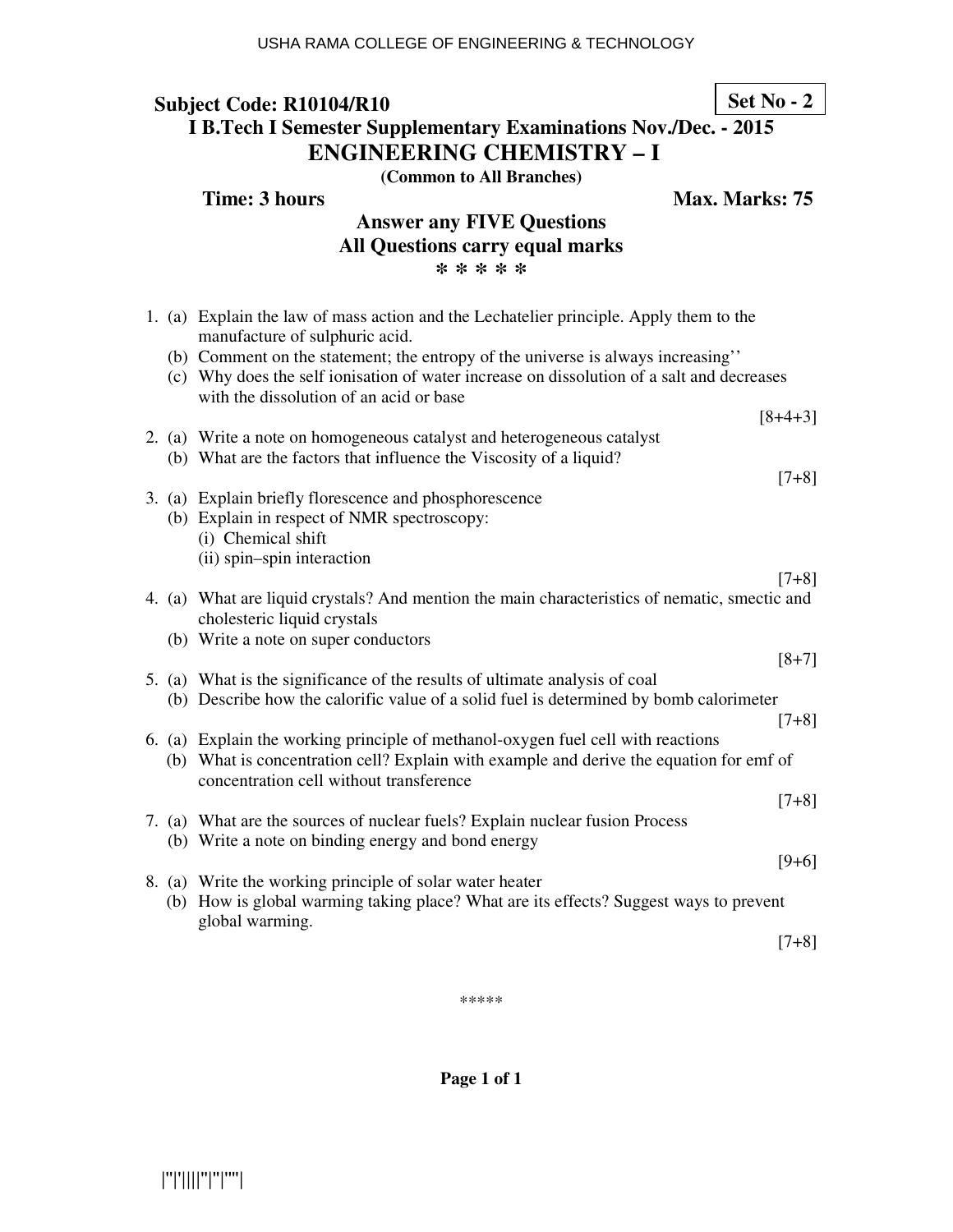#### **Subject Code: R10104/R10 I B.Tech I Semester Supplementary Examinations Nov./Dec. - 2015 ENGINEERING CHEMISTRY – I Set No - 3**

**(Common to All Branches)**

**Time: 3 hours Max. Marks: 75** 

## **Answer any FIVE Questions All Questions carry equal marks \* \* \* \* \***

|  | 1. (a) Explain the Lechtelier's principle with respect to the manufacture of sulphuric acid<br>(b) Define Joul Thomson coffientient and factors on which it is dependent |
|--|--------------------------------------------------------------------------------------------------------------------------------------------------------------------------|
|  | $[8+7]$                                                                                                                                                                  |
|  | 2. (a) Explain briefly applications of colloids in science                                                                                                               |
|  | (b) Write down the catalyst conditions and chemical reactions involved in each of<br>following industrial process                                                        |
|  | (i) Haber's process (ii) contact's process (iii) oswalts's process (iv) Bosch process<br>$[7+8]$                                                                         |
|  | 3. (a) Write a note on (i) Beer-Lambert law (ii) biosensors                                                                                                              |
|  | (b) What type of nuclei will give NMR spectra? Give two any examples of each type<br>$[8+7]$                                                                             |
|  | 4. (a) Explain intrinsic and extrinsic semiconductors                                                                                                                    |
|  | (b) Explain the working of CD drive                                                                                                                                      |
|  | (c) Write a note on superconductor                                                                                                                                       |
|  | $[8+4+3]$                                                                                                                                                                |
|  | 5. (a) Describe on brief the manufacture of metallurgical coke by otto Hoffmann's oven<br>method                                                                         |
|  | (b) Why a good fuel must have low ash content                                                                                                                            |
|  | (c) How is nitrogen determined in solid fuel.                                                                                                                            |
|  | $[8+3+4]$                                                                                                                                                                |
|  | 6. (a) Explain the construction and functioning of a Daniel cell                                                                                                         |
|  | (b) Define fuel cell. Explain the construction and working of $H_2O_2$ -fuel cell                                                                                        |
|  | $[7+8]$                                                                                                                                                                  |
|  | 7. (a) Explain the essential parts of a nuclear reactor                                                                                                                  |
|  | (b) Write a note on nuclear fission                                                                                                                                      |
|  | (c) Write a short note on binding energy                                                                                                                                 |
|  | $[7+4+4]$                                                                                                                                                                |
|  | 8. (a) Write a note on greenhouse effect                                                                                                                                 |
|  | (b) Write briefly about photo voltaic cell                                                                                                                               |
|  | $[7+8]$                                                                                                                                                                  |
|  |                                                                                                                                                                          |

\*\*\*\*\*

**Page 1 of 1**